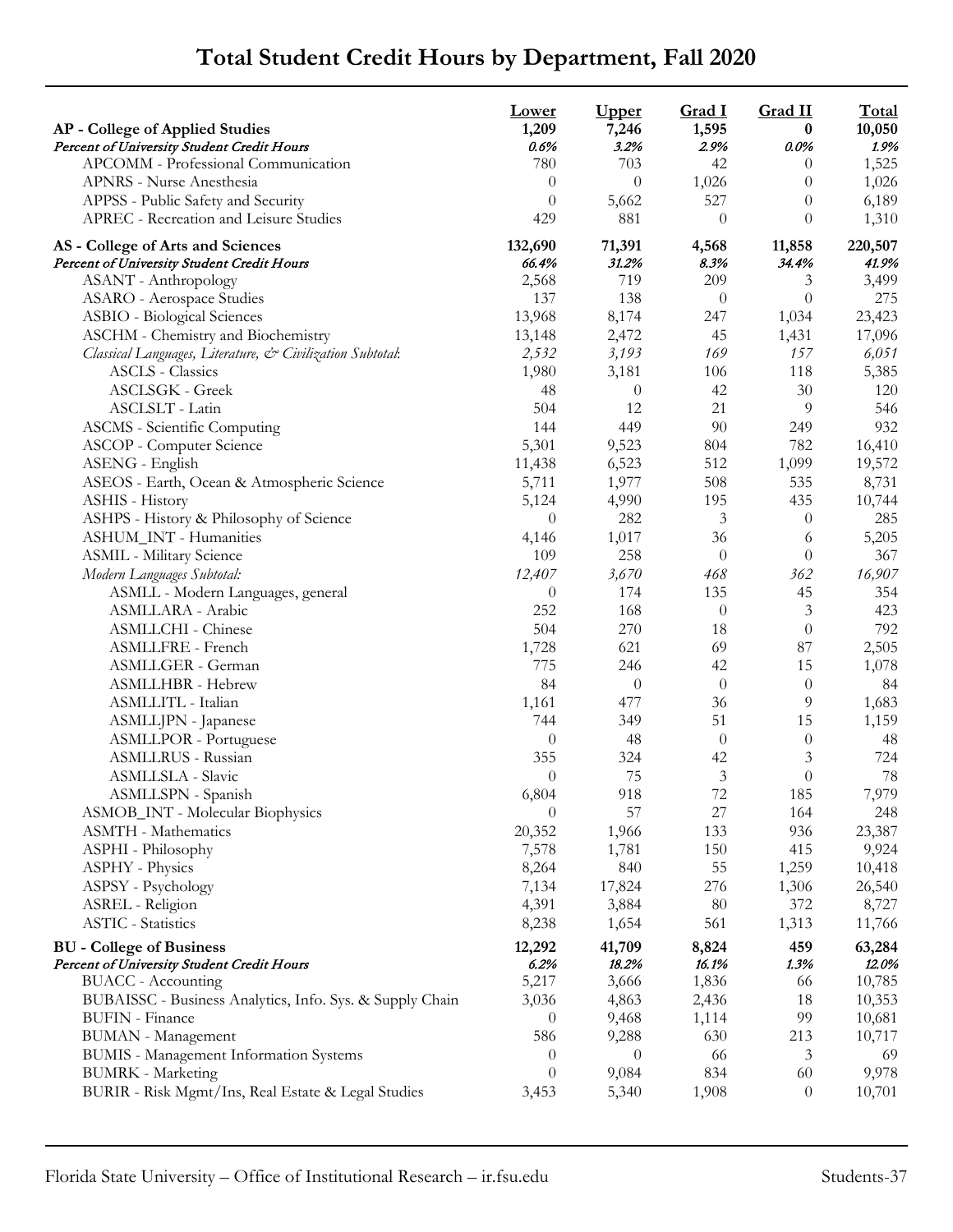|                                                                                                       | <b>Lower</b>        | <u>Upper</u>   | Grad I        | Grad II                  | Total          |
|-------------------------------------------------------------------------------------------------------|---------------------|----------------|---------------|--------------------------|----------------|
| CI - College of Communication and Information                                                         | 6,882               | 12,863         | 6,166         | 545                      | 26,456         |
| Percent of University Student Credit Hours                                                            | 3.4%                | 5.6%           | 11.2%         | 1.6%                     | 5.0%           |
| CICOM - Communication                                                                                 | 4,797               | 8,097          | 1,498         | 145                      | 14,537         |
| <b>CICSI</b> - Communication Disorders                                                                | 804                 | 1,739          | 1,880         | 65                       | 4,488          |
| CILIS - Information                                                                                   | 1,281               | 3,027          | 2,788         | 335                      | 7,431          |
| <b>CR</b> - College of Criminology and Criminal Justice<br>Percent of University Student Credit Hours | 1,299<br>0.7%       | 9,089<br>4.0%  | 1,938<br>3.5% | 525<br>1.5%              | 12,851<br>2.4% |
| <b>ED</b> - College of Education                                                                      | 3,449               | 8,855          | 6,513         | 5,107                    | 23,924         |
| Percent of University Student Credit Hours                                                            | 1.7%                | 3.9%           | 11.9%         | 14.8%                    | 4.5%           |
| EDLPS - Educational Leadership & Policy Studies                                                       | 1,467               | 374            | 846           | 1,416                    | 4,103          |
| EDPLS - Educational Psychology & Learning Systems                                                     | 713                 | 1,635          | 1,663         | 2,920                    | 6,931          |
| EDSPM - Sport Mgmt. Recreational Mgmt.& Physical Ed.                                                  | 512                 | 3,261          | 1,631         | 199                      | 5,603          |
| EDTED - Teacher Education                                                                             | 757                 | 3,585          | 2,373         | 572                      | 7,287          |
| <b>EG</b> - College of Engineering                                                                    | 493                 | 11,224         | 944           | 1,377                    | 14,038         |
| Percent of University Student Credit Hours                                                            | 0.2%                | 4.9%           | 1.7%          | 4.0%                     | 2.7%           |
| EGCBE - Chemical and Biomedical Engineering<br>EGCEE - Civil and Environmental Engineering            | $\theta$<br>201     | 2,479<br>2,448 | 132<br>158    | 248<br>193               | 2,859<br>3,000 |
| EGECE - Electrical and Computer Engineering                                                           | 236                 | 2,139          | 110           | 368                      | 2,853          |
| EGIND - Industrial and Manufacturing Engineering                                                      | 56                  | 1,085          | 320           | 164                      | 1,625          |
| <b>EGMCH</b> - Mechanical Engineering                                                                 | $\theta$            | 3,073          | 224           | 404                      | 3,701          |
|                                                                                                       |                     |                |               |                          |                |
| ET - College of Entrepreneurship<br>Percent of University Student Credit Hours                        | 1,364<br>0.7%       | 6,536<br>2.9%  | 447<br>0.8%   | $\boldsymbol{0}$<br>0.0% | 8,347<br>1.6%  |
| ET - Jim Moran Entrepreneurship                                                                       | 1,106               | 4,086          | 348           | $\theta$                 | 5,540          |
| ETRMP - Retail Entrepreneurship                                                                       | 258                 | 2,450          | 99            | $\theta$                 | 2,807          |
| VA - College of Fine Arts                                                                             | 9,027               | 6,858          | 2,043         | 494                      | 18,422         |
| Percent of University Student Credit Hours                                                            | 4.5%                | 3.0%           | 3.7%          | 1.4%                     | 3.5%           |
| VAAED - Art Education                                                                                 | $\theta$            | 483            | 541           | 195                      | 1,219          |
| VAAHS - Art History                                                                                   | 4,569               | 660            | 207           | 231                      | 5,667          |
| VAART - Art                                                                                           | 1,260               | 2,276          | 279           | $\theta$                 | 3,815          |
| VADAN - Dance                                                                                         | 392                 | 752            | 186           | 5                        | 1,335          |
| VAIND - Interior Design                                                                               | 396                 | 1,218          | 98            | 3                        | 1,715          |
| VATHE - School of Theatre                                                                             | 2,410               | 1,469          | 732           | 60                       | 4,671          |
| GR - The Graduate School                                                                              | $\bf{0}$            | 0              | 6             | 96                       | 102            |
| Percent of University Student Credit Hours                                                            | $0.0\%$             | 0.0%           | $0.0\%$       | 0.3%                     | 0.0%           |
| HP - College of Hospitality                                                                           | 2,811               | 4,175          | 93            | $\boldsymbol{0}$         | 7,079          |
| Percent of University Student Credit Hours                                                            | 1.4%                | 1.8%           | 0.2%          | 0.0%                     | 1.3%           |
| <b>HS</b> - College of Human Sciences                                                                 | 4,957               | 11,465         | 860           | 632                      | 17,914         |
| Percent of University Student Credit Hours<br>HSFCS - Family and Child Sciences                       | 2.5%<br>2,940       | 5.0%<br>6,524  | 1.6%<br>55    | 1.8%<br>393              | 3.4%<br>9,912  |
| HSNES - Nutrition, Food & Exercise Science                                                            | 2,017               | 4,941          | 805           | 239                      | 8,002          |
|                                                                                                       |                     |                |               |                          |                |
| LW - College of Law<br>Percent of University Student Credit Hours                                     | $\bf{0}$<br>$0.0\%$ | 0<br>0.0%      | 2,271<br>4.1% | 8,472<br>24.5%           | 10,743<br>2.0% |
|                                                                                                       |                     |                |               |                          |                |
| MD - College of Medicine (non-M.D.)<br>Percent of University Student Credit Hours                     | 471<br>0.2%         | 370<br>0.2%    | 2,929<br>5.3% | 346<br>1.0%              | 4,116<br>0.8%  |
| MD - College of Medicine                                                                              | $\theta$            | 59             | 182           | $\theta$                 | 241            |
| MDHSI - Health Sciences Interdisciplinary                                                             | 324                 | 311            | 19            | 346                      | 1,000          |
| MDPHYAST - Physician Assistant                                                                        | 147                 | $\theta$       | 2,728         | $\theta$                 | 2,875          |
| <b>MP</b> - College of Motion Picture Arts                                                            | 906                 | 560            | 907           | $\bf{0}$                 | 2,373          |
| Percent of University Student Credit Hours                                                            | 0.5%                | 0.2%           | 1.7%          | 0.0%                     | 0.5%           |
| <b>MU</b> - College of Music                                                                          | 6,764               | 3,466          | 1,435         | 1,652                    | 13,317         |
| Percent of University Student Credit Hours                                                            | 3.4%                | 1.5%           | 2.6%          | 4.8%                     | 2.5%           |
| NR - College of Nursing                                                                               | $\bf{0}$            | 3,052          | 397           | 820                      | 4,269          |
| Percent of University Student Credit Hours                                                            | $0.0\%$             | 1.3%           | 0.7%          | 2.4%                     | 0.8%           |